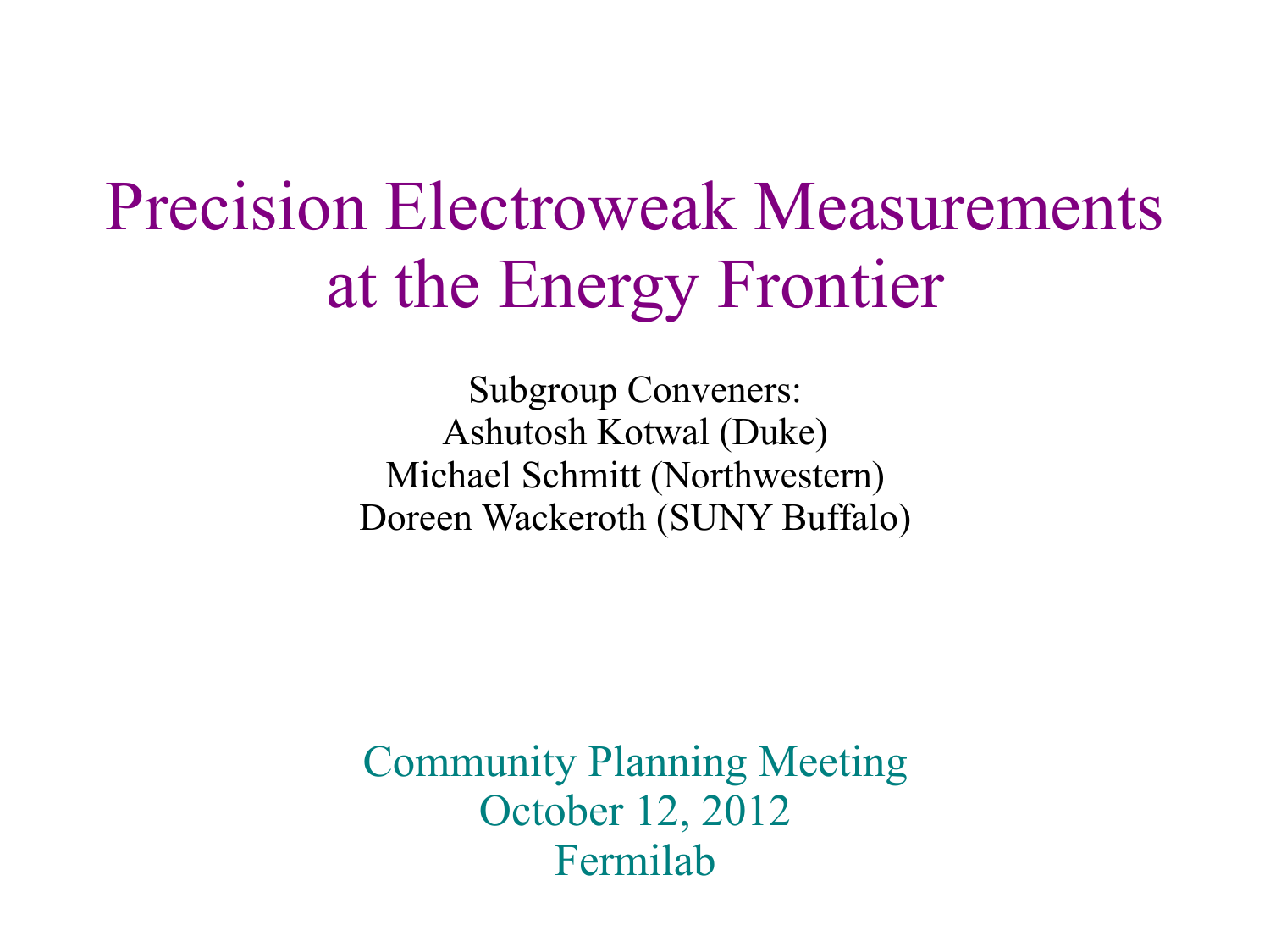## End of an Era...Dawn of a New Era

- To a large extent, precision electroweak measurements at the energy frontier have been guided by symmetries of the standard model
	- Measurement of gauge couplings
	- Universality of electroweak interactions
	- Electroweak gauge symmetry
	- Pinpoint the mass of the Higgs boson, assuming SM Higgs mechanism
- If 126 GeV boson is the SM Higgs boson, what is the next agenda for precision electroweak measurements?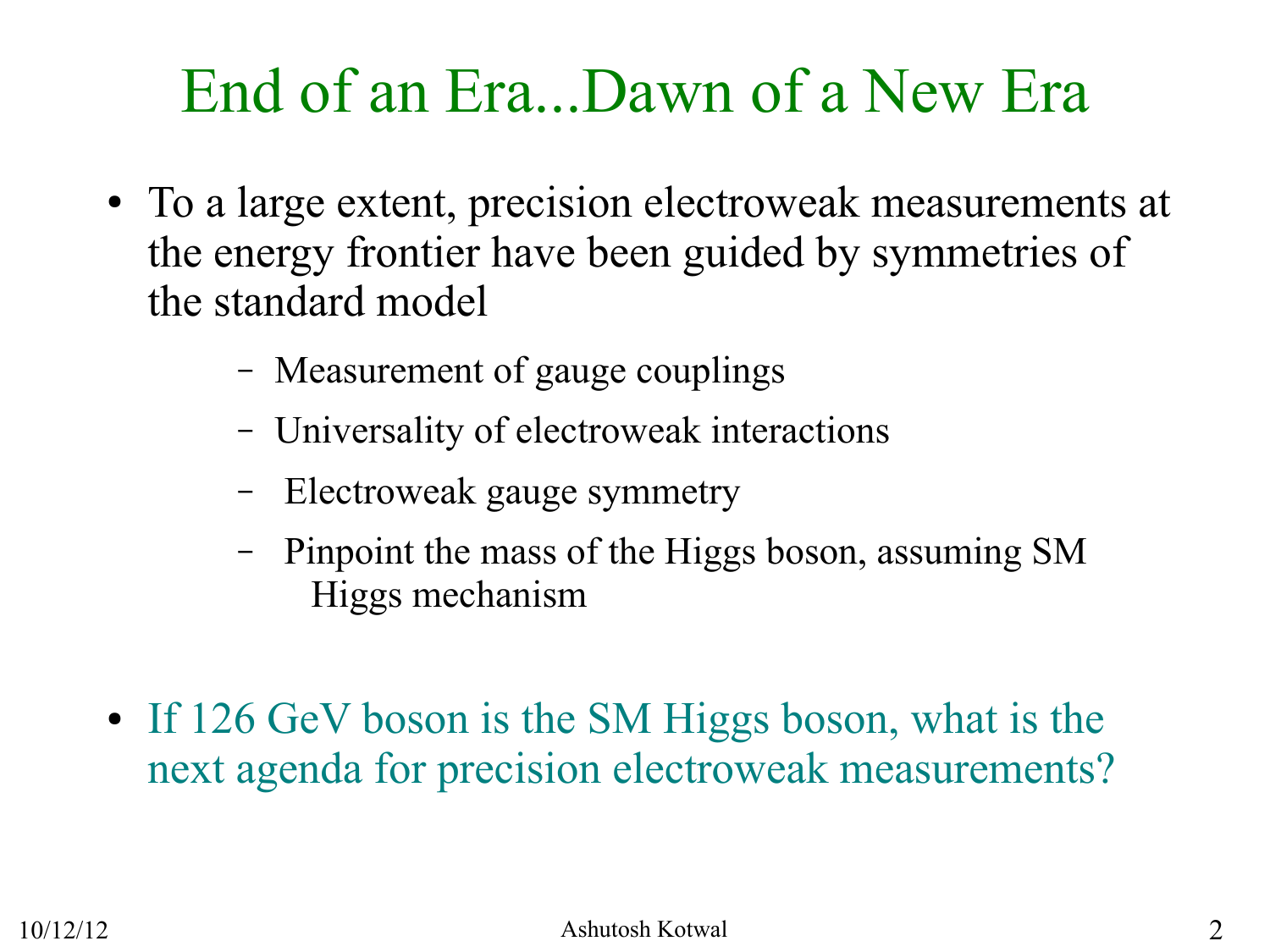### Before Higgs Discovery



PRL cover CDF - [Phys. Rev. Lett. 108, 151803 \(2012\)](http://link.aps.org/doi/10.1103/PhysRevLett.108.151803) D0 - [Phys. Rev. Lett. 108, 151804 \(2012\)](http://link.aps.org/doi/10.1103/PhysRevLett.108.151804)

 $m_{\text{top}}$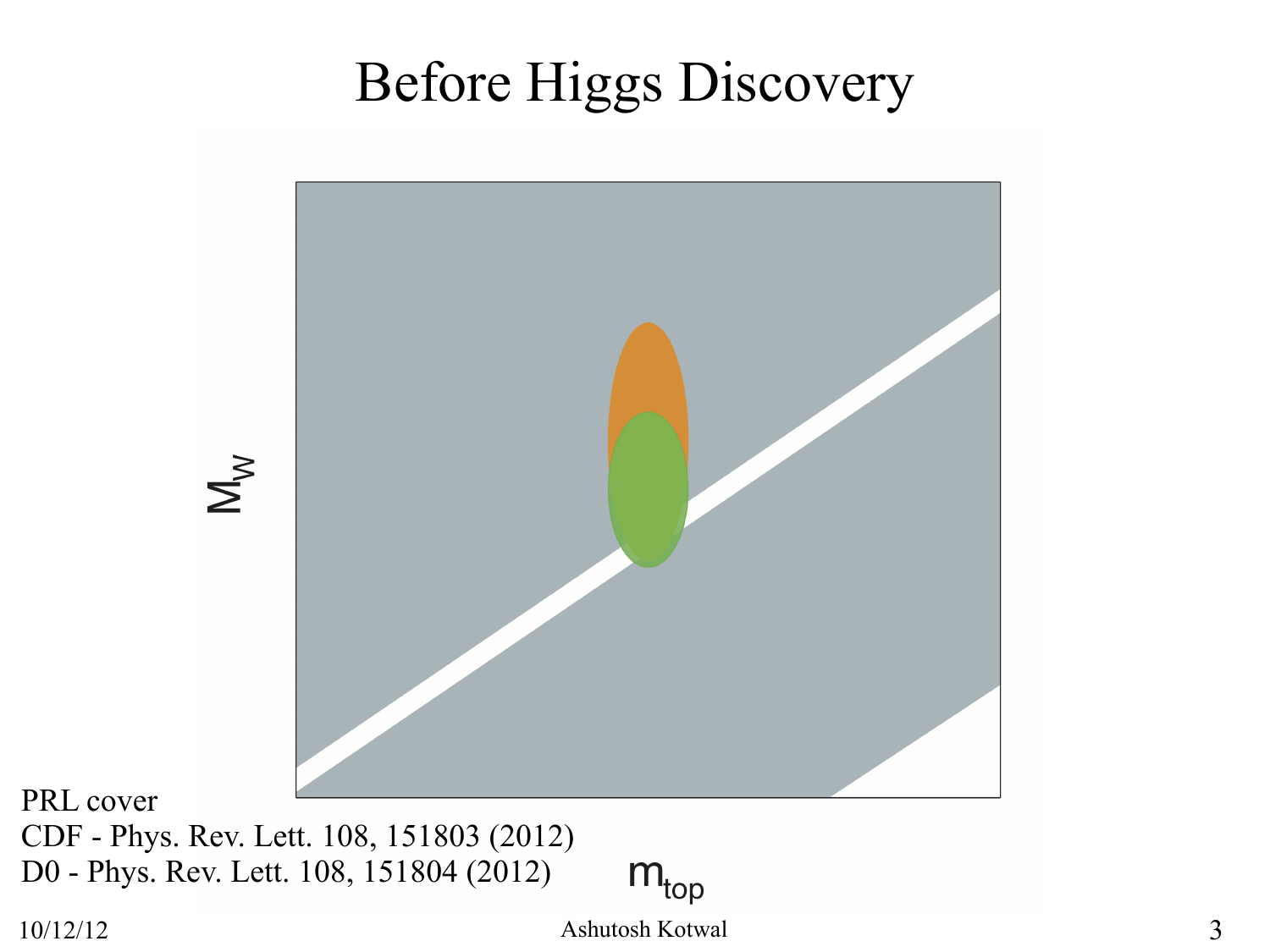## Before Higgs Discovery

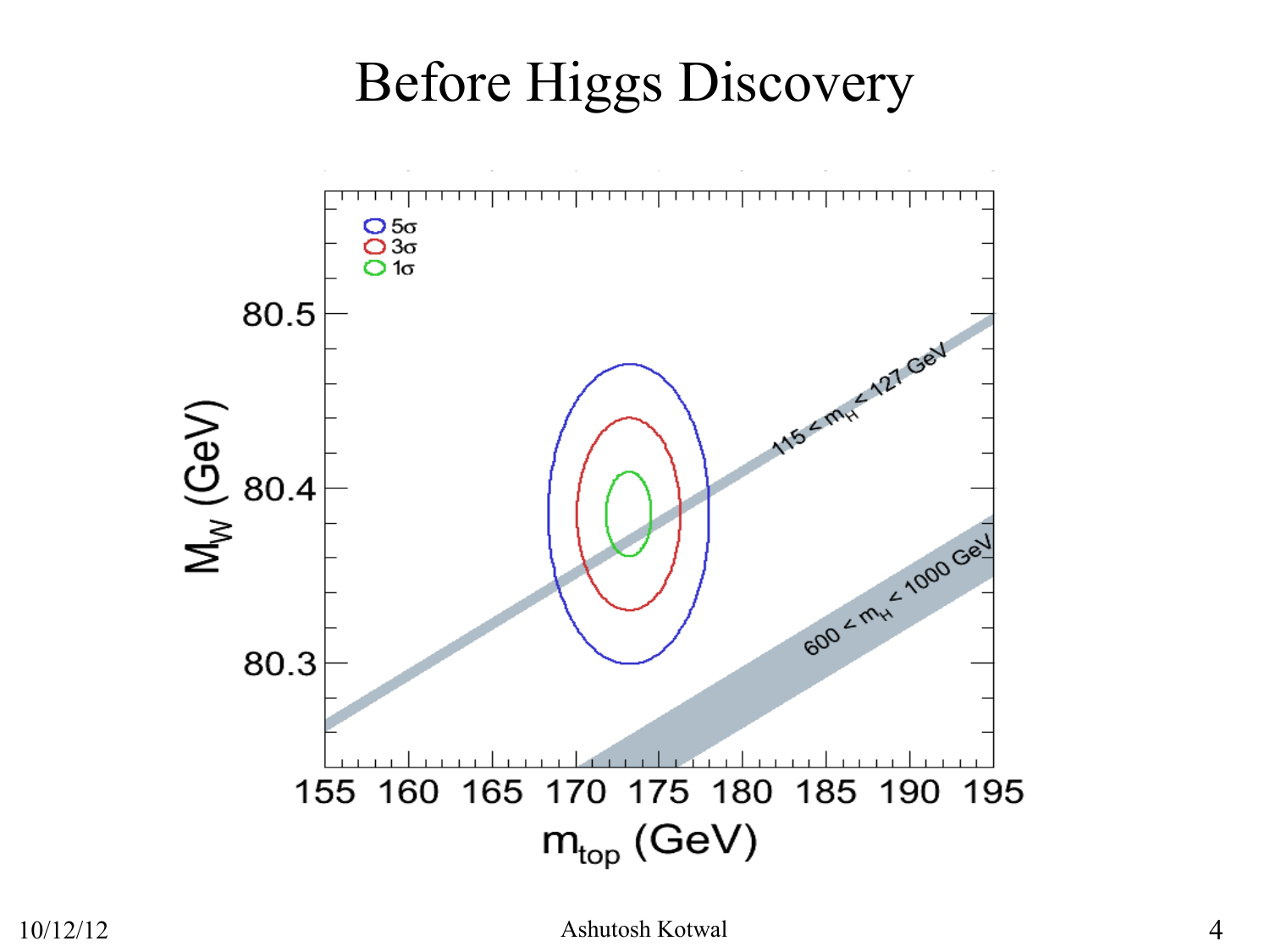### After Higgs Discovery



#### 10/12/12 Ashutosh Kotwal 5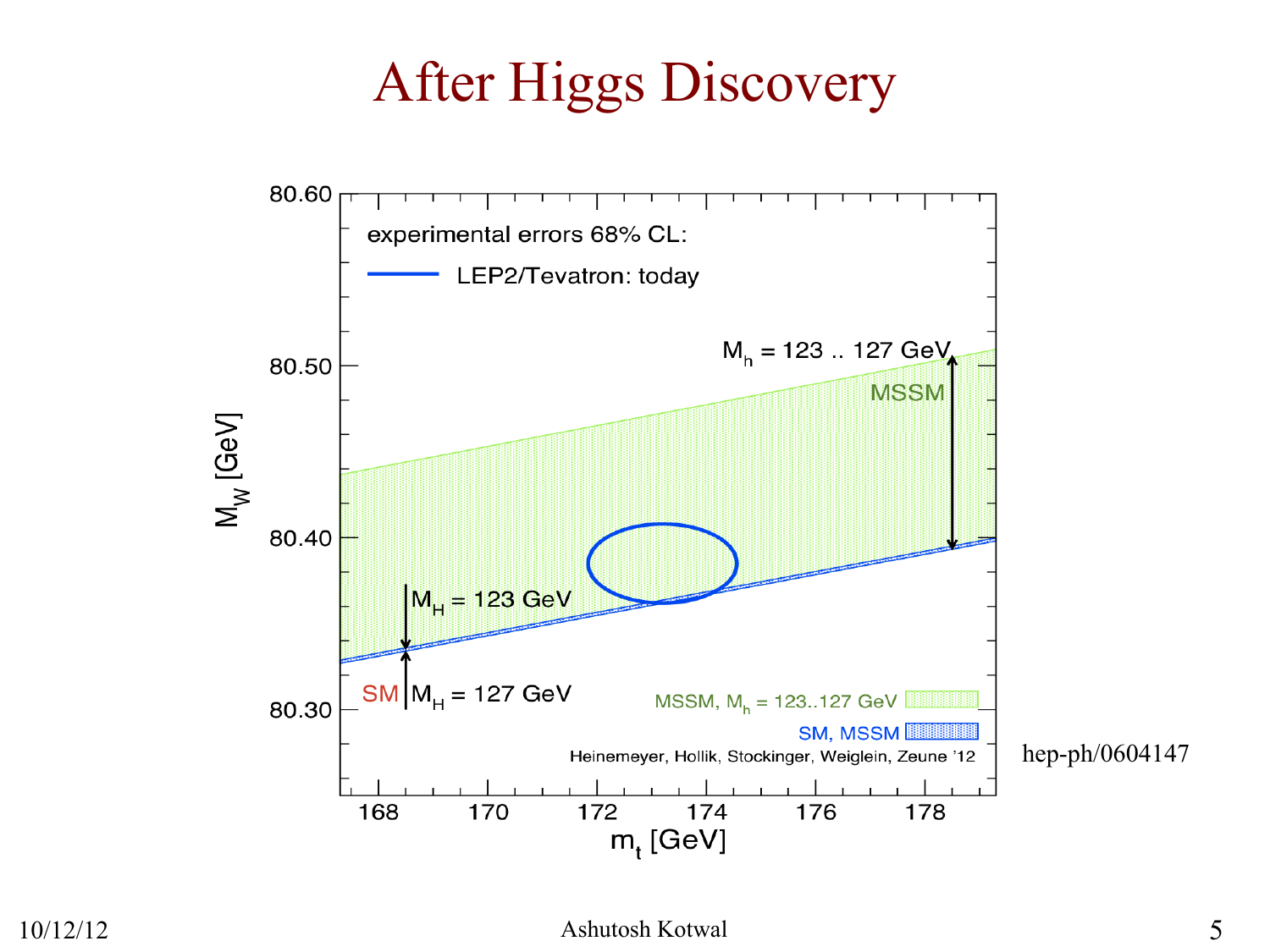# Our Charge

• Driven by the question

"What is the energy scale of physics beyond the standard model ?"

• Can precision electroweak measurements give us guidance?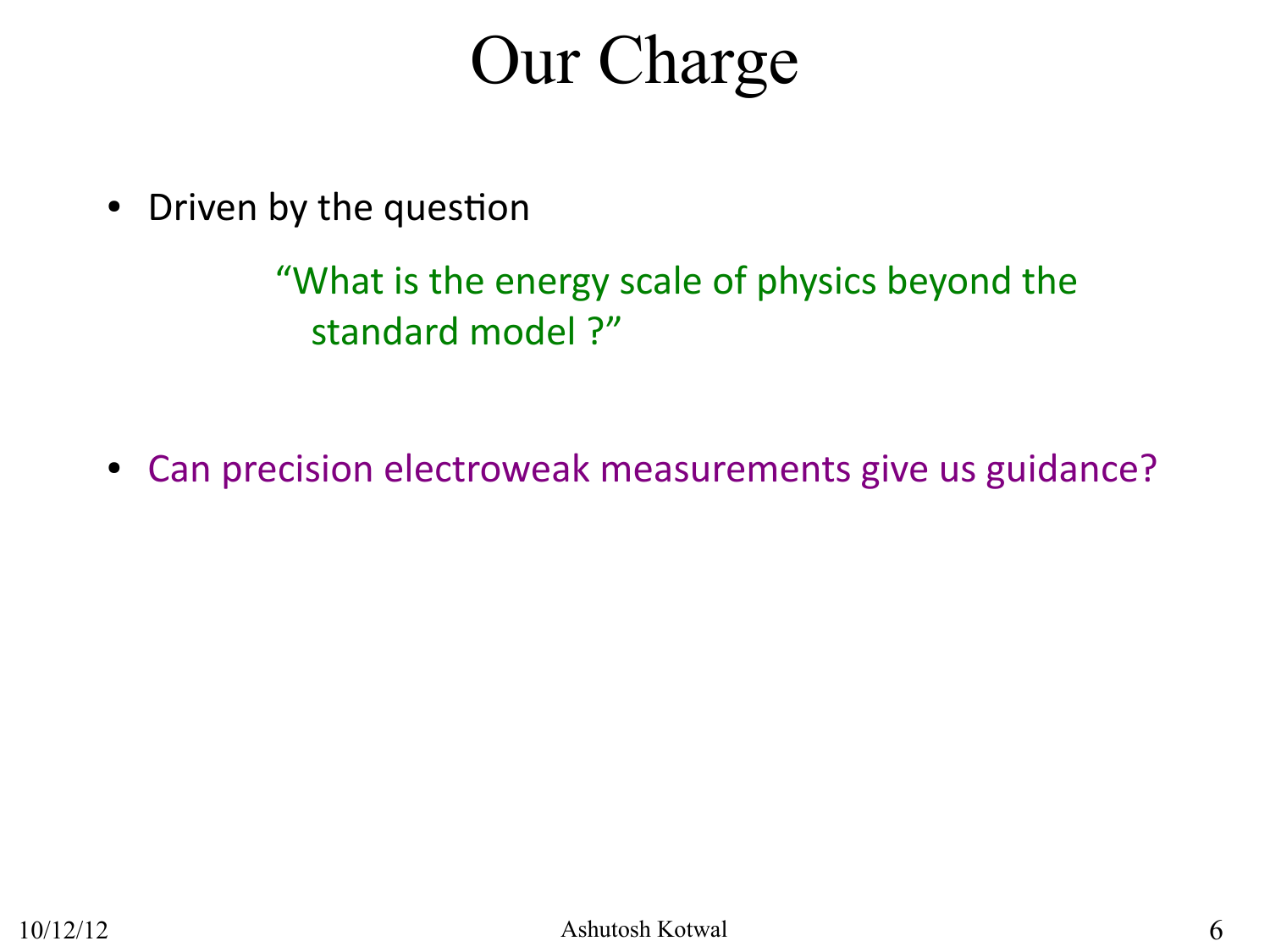# Our Charge

- What are the important precision observables that can reveal deviations from the standard model
	- Observables that are sensitive to loop effects from eg. SUSY, extra dimensions, additional fermions, extra gauge bosons...
- Find the thresholds of precision that need to be achieved for these observables in order to be sensitive to new physics
- Study the precision that can be achieved at each proposed facility on these observables, and ask what machine and detector parameters are required to reach the discovery threshold
- Identify the calculational tools needed to predict standard model rates and distributions in order to perform these measurements at the required precision.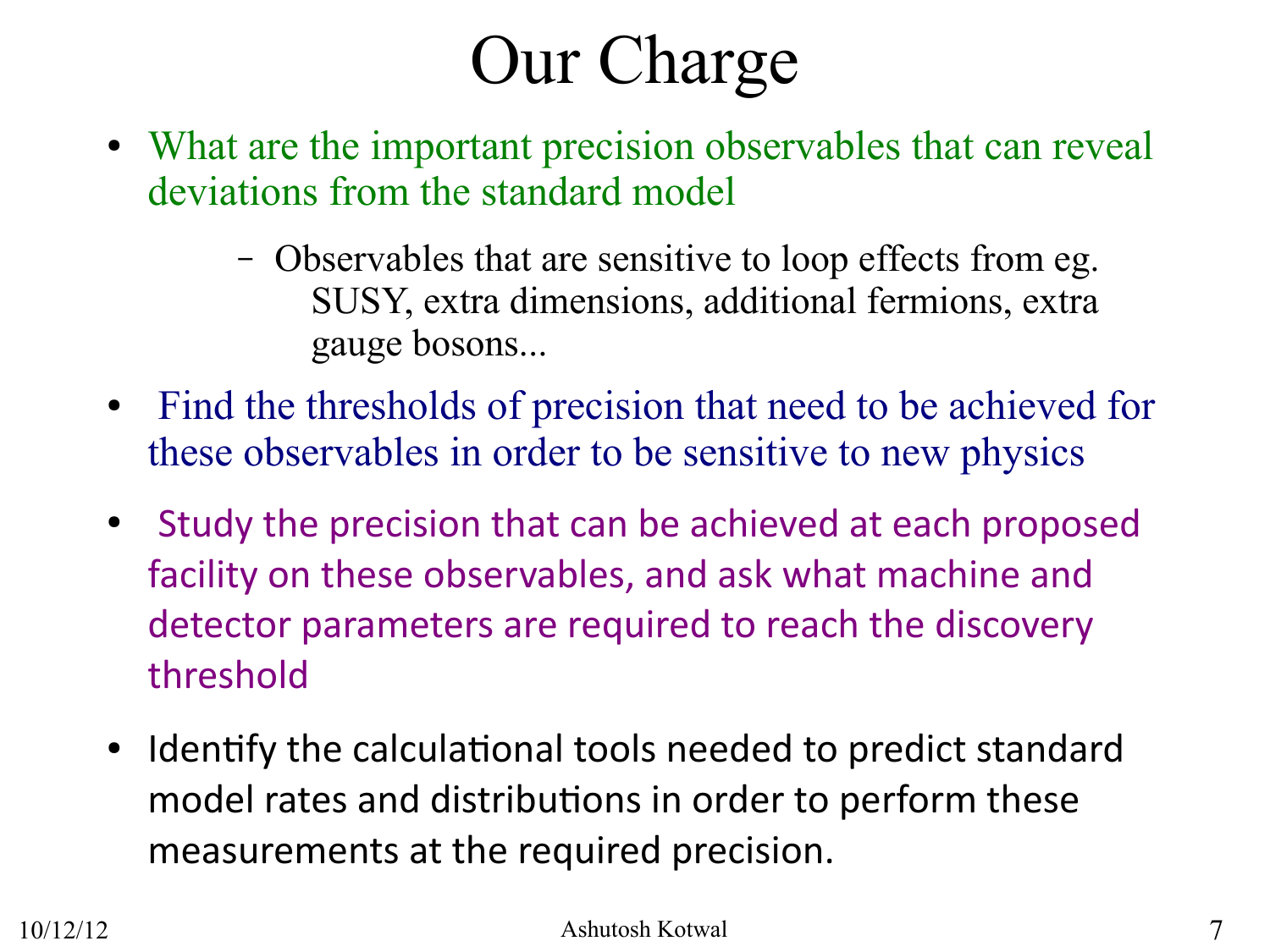# Detailed Charge

• What accuracies can be achieved on precision electroweak observables such as m W and  $sin^2\theta$ W ?

 $\cdot$  For experiments at hadron colliders, what information about QCD is needed to achieve the goals for these precision measurements?

• It is interesting to improve the *Z* pole measurements using a "giga-*Z*" facility?

 $\cdot$  How sensitive a test of the Standard Model can be achieved by comparing electroweak observables to the measured values of the Higgs boson and top quark masses?

- How sensitive will future measurements be to deviations from the Standard Model expected in models of new physics?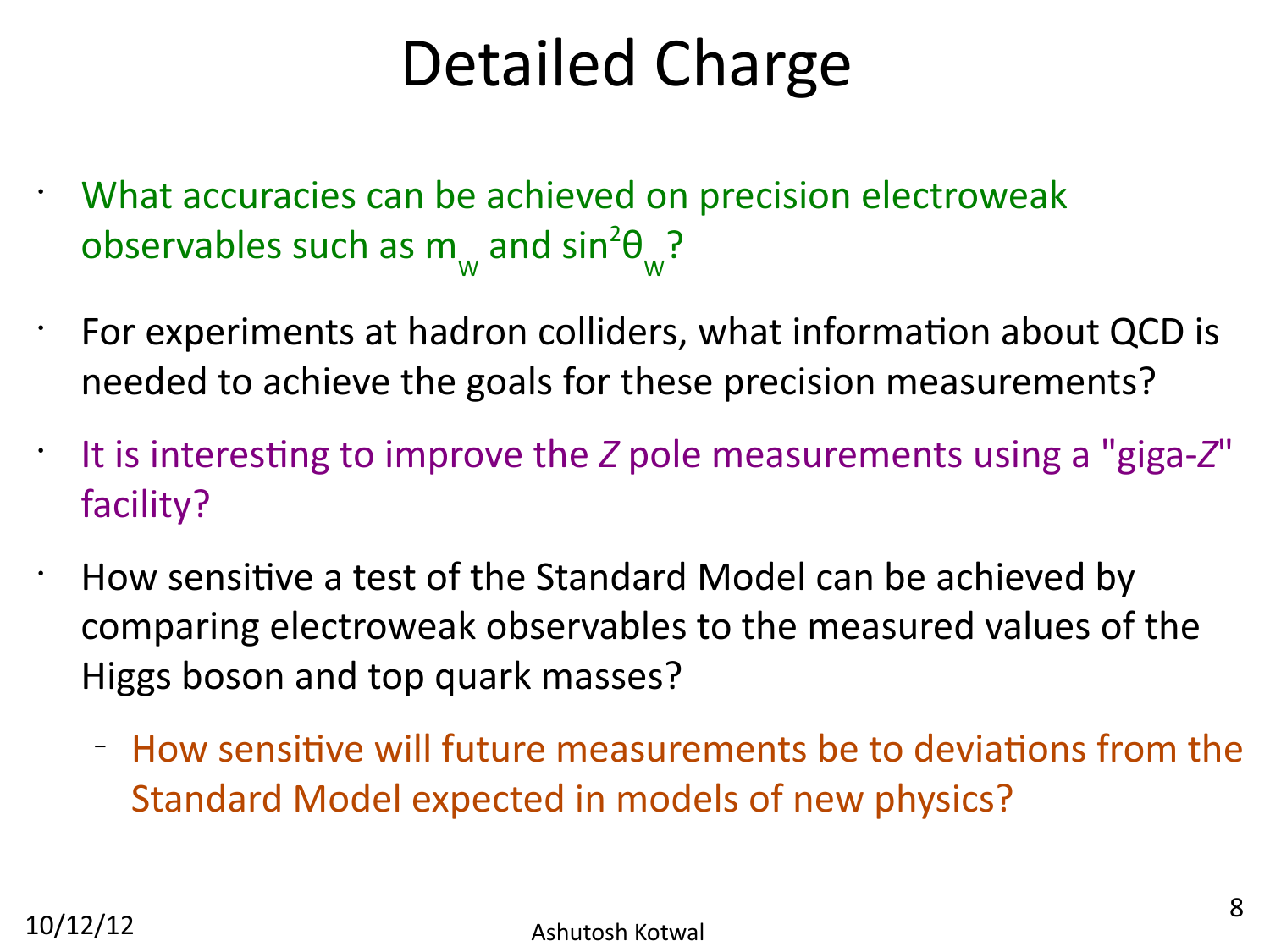# Detailed Charge

• What accuracies can be achieved in measuring the parameters of weakboson 3- and 4-boson interactions?

 $-$  If there is a strongly interacting Higgs sector with a spectrum of resonances in the TeV energy region, how well might the spectrum be measured, in particular, at a high energy hadron collider?

Exploration of the above goals to be guided by the following considerations:

- Evaluate the above goals in the context of future facilies from the broad list above, paying attention to any benchmark energies or luminosities that enable physics goals.
- Are new theoretical or simulation tools required in order to achieve the goals?
- What are the detector and computing challenges that the above goals imply?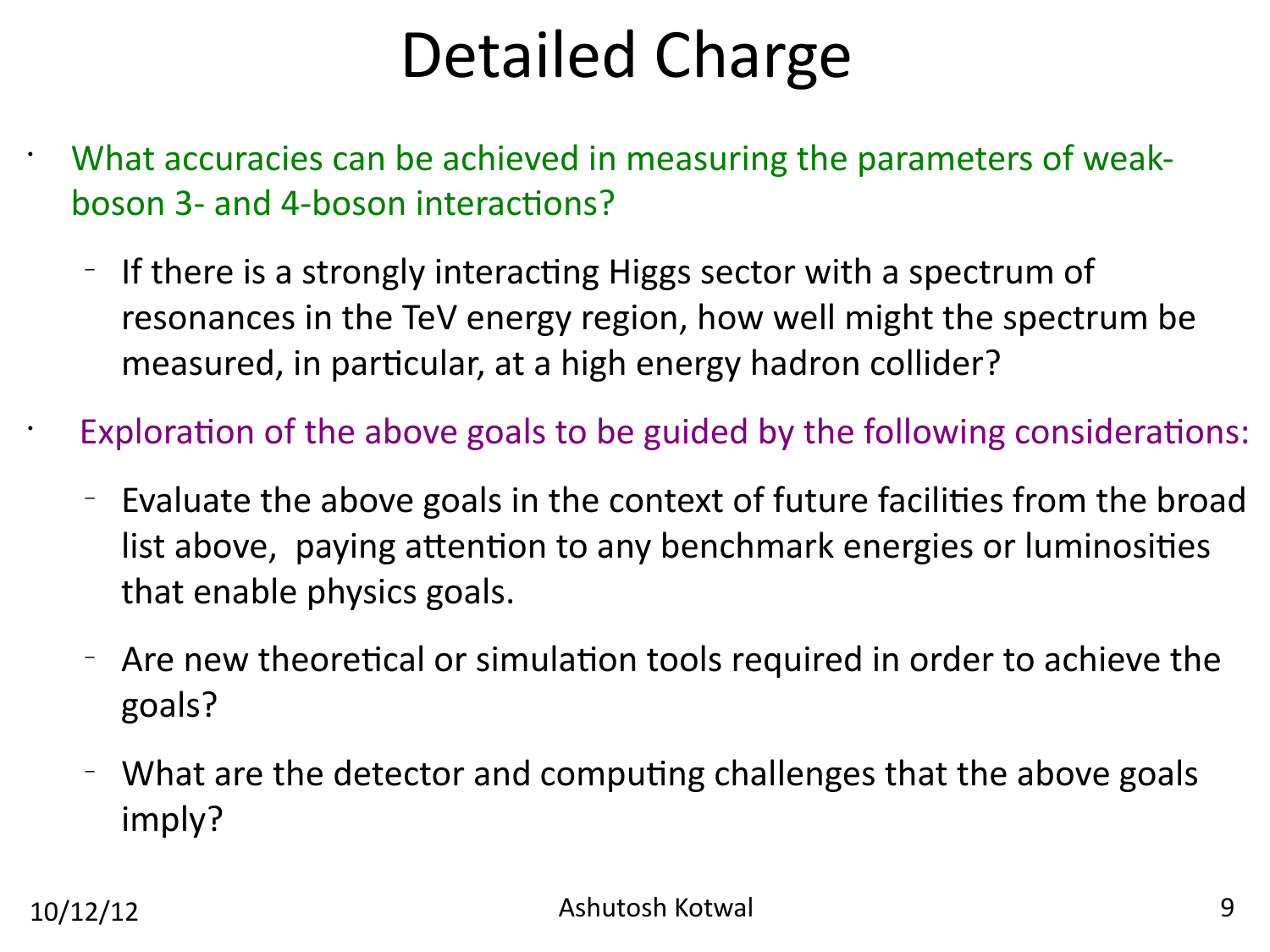Example: New Physics Through Propagator Corrections

- Generic parameterization of new physics contributing to W and Z boson self-energies through radiative corrections in propagators
	- *S, T, U* parameters (Peskin & Takeuchi, Marciano & Rosner, Kennedy & Langacker, Kennedy & Lynn)

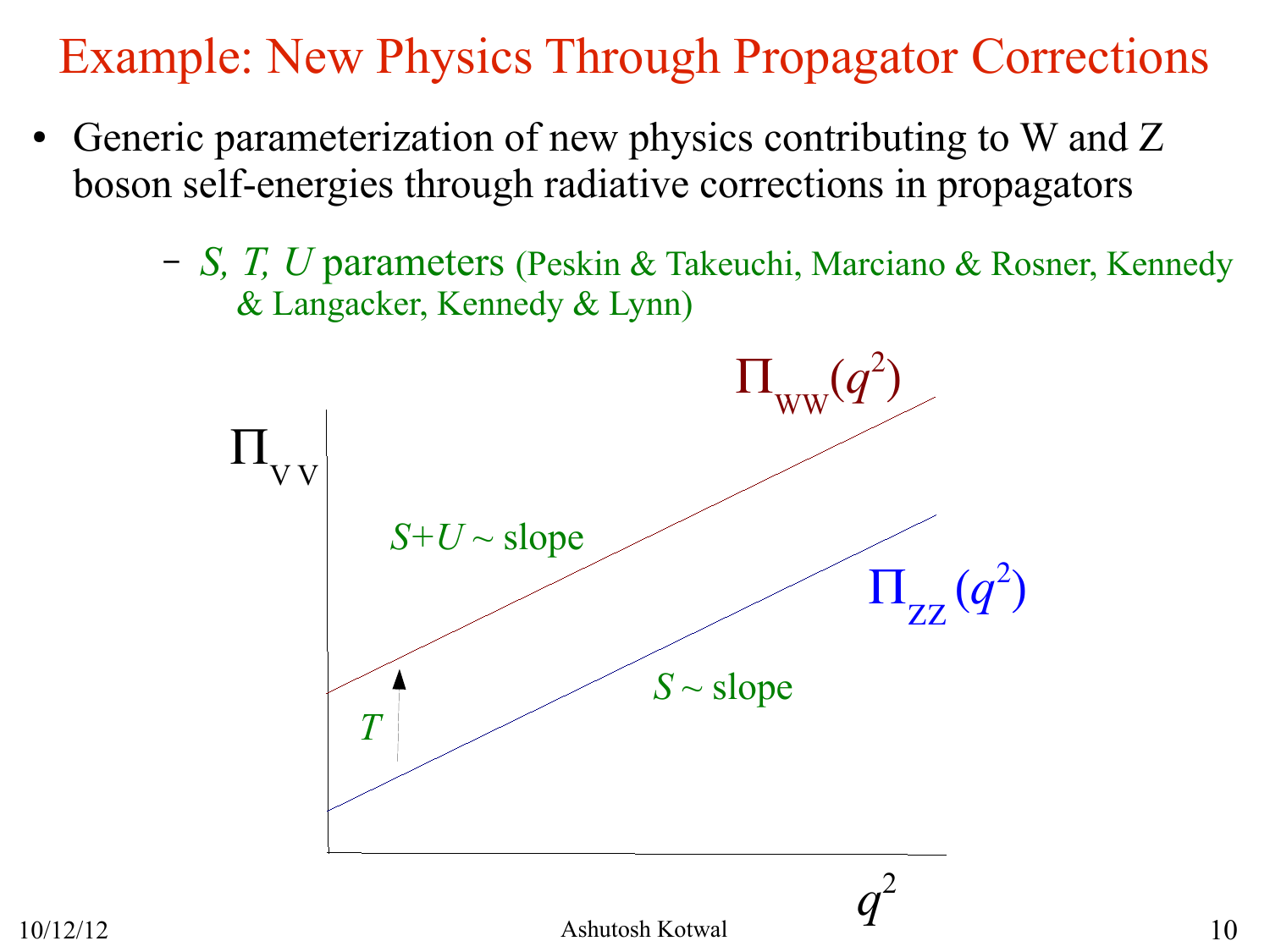### Propagator Corrections

Generic parameterization of new physics contributing to W and Z boson self-energies: *S, T, U* parameters

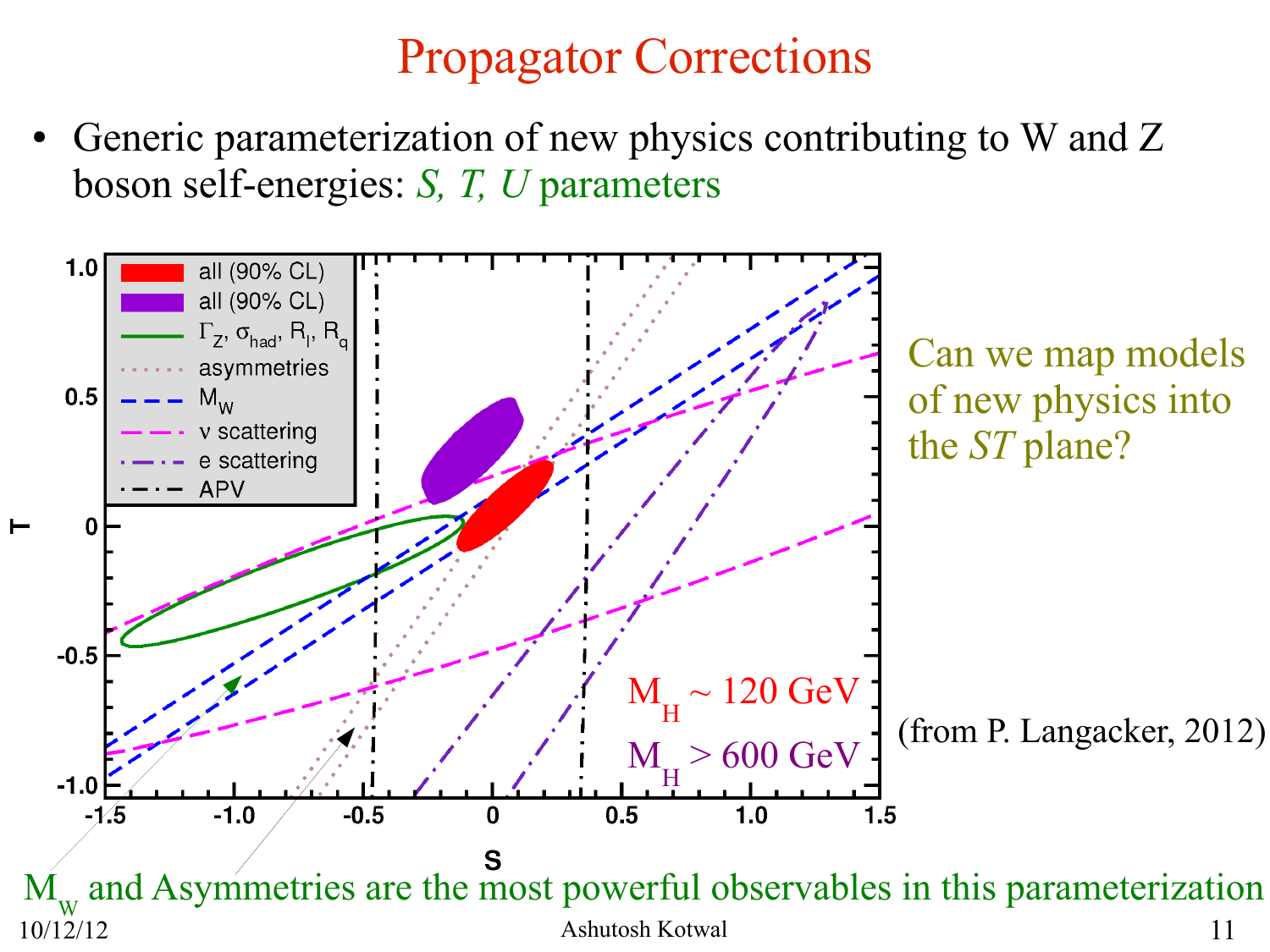### Theory Guidance

• How well can the SM Higgs mass be predicted from electroweak precision observables (EWPOs) to compare to "126 GeV Higgs-like Boson"

• constraining SUSY: Given LHC limits on squarks and gluinos, what is needed to be able to obtain complementary information from EWPOs?

What is the radiative correction induced in EWPOs by various technicolor models, extra-dimensional models etc?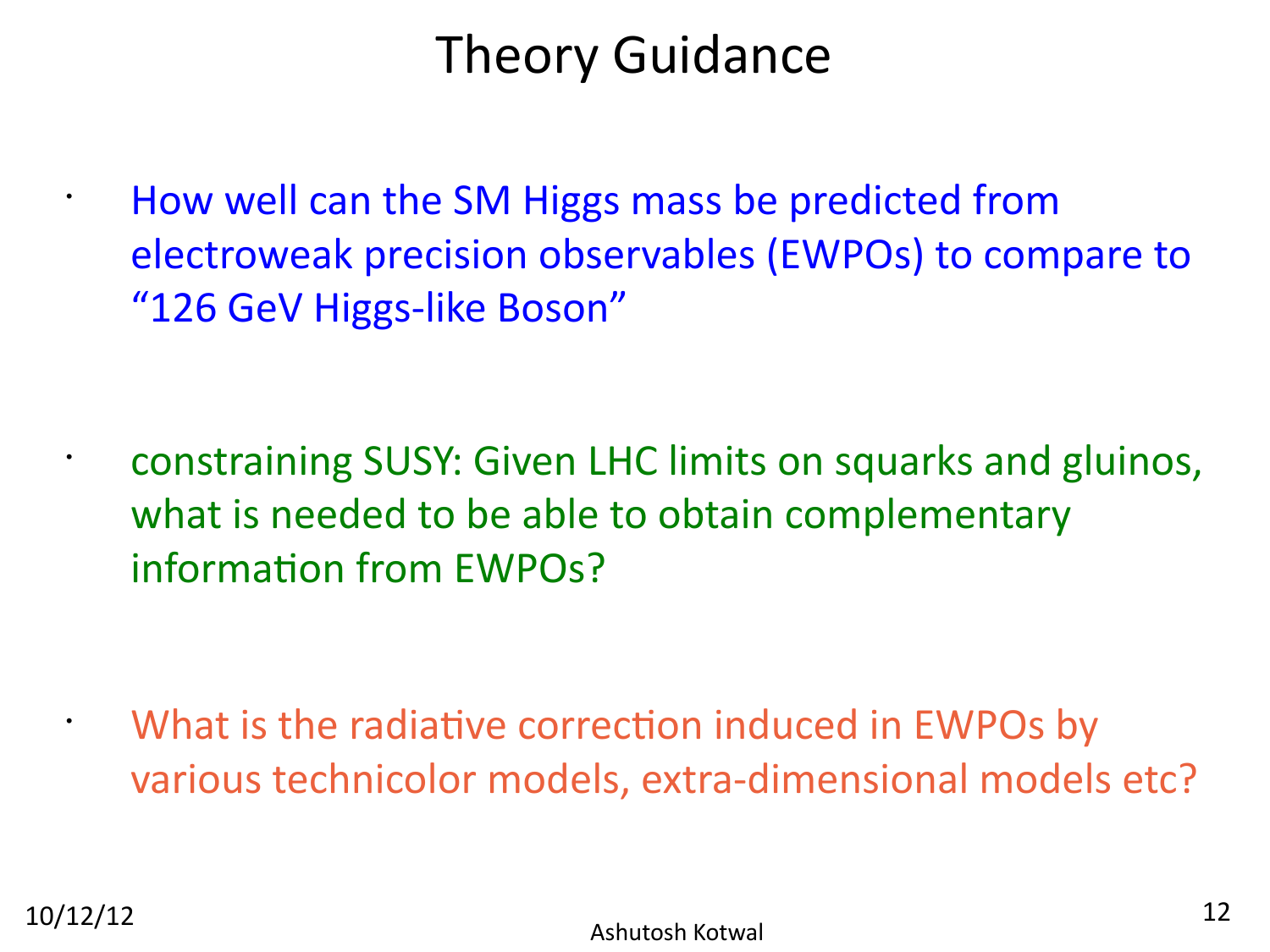# Example:  $M_{\rm w}$  Measurements at Tevatron and LHC

- Factor of 2-5 bigger samples of W and Z bosons available at Tevatron
- Huge samples at LHC
- For most of the sources of systematic uncertainties, we have demonstrated that we can find ways to constrain them with data and scale systematic uncertainties with data statistics
- Exception is the PDF uncertainty, where we have not made a dedicated effort to constrain the PDFs within the analysis: current PDF uncertainty is 10 MeV at the Tevatron, total  $M_{\text{w}}$  uncertainty is 15 MeV
- We need to address specific PDF degrees of freedom to answer the question:
	- Can we achieve total uncertainty on  $M_{\text{w}}$  < 10 MeV at the Tevatron? 5 MeV at the LHC ?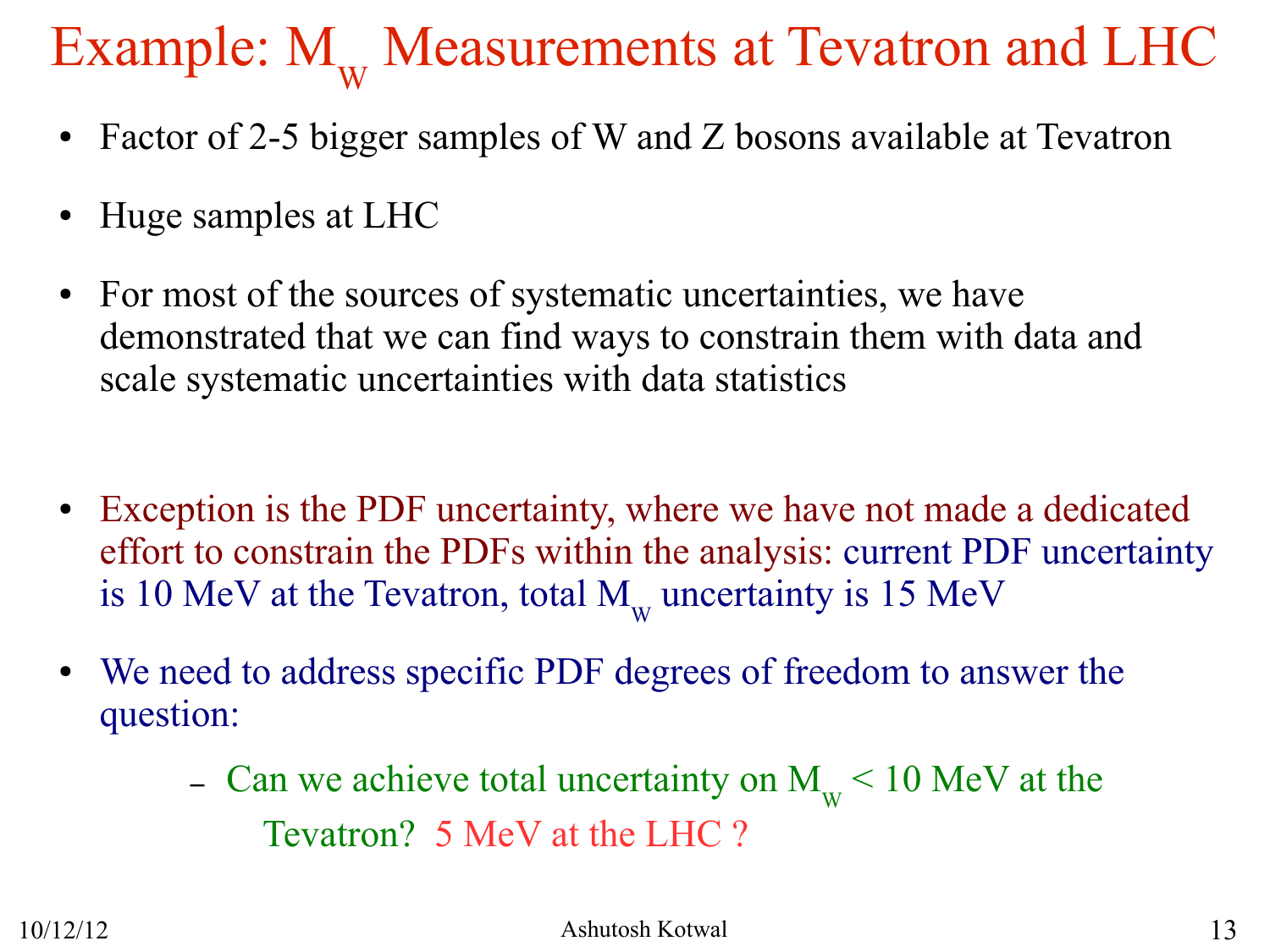### PDF Uncertainties – scope for improvement

- Newer PDF sets, *e.g.* CT10W include more recent data, such as Tevatron W charge asymmetry data, to be improved with LHC data
- Dominant sources of W mass uncertainty are the *d* valence and *d-u* degrees of freedom at the Tevatron
	- What are the important degrees of freedom for PDFs at the LHC ?
- Tevatron and LHC measurements that can further constrain PDFs:
	- Z boson rapidity distribution
	- $-$  W  $\rightarrow$  *l*v lepton rapidity distribution
	- W boson charge asymmetry
- Can specialized experiments make an appreciable, additional impact on PDF knowledge?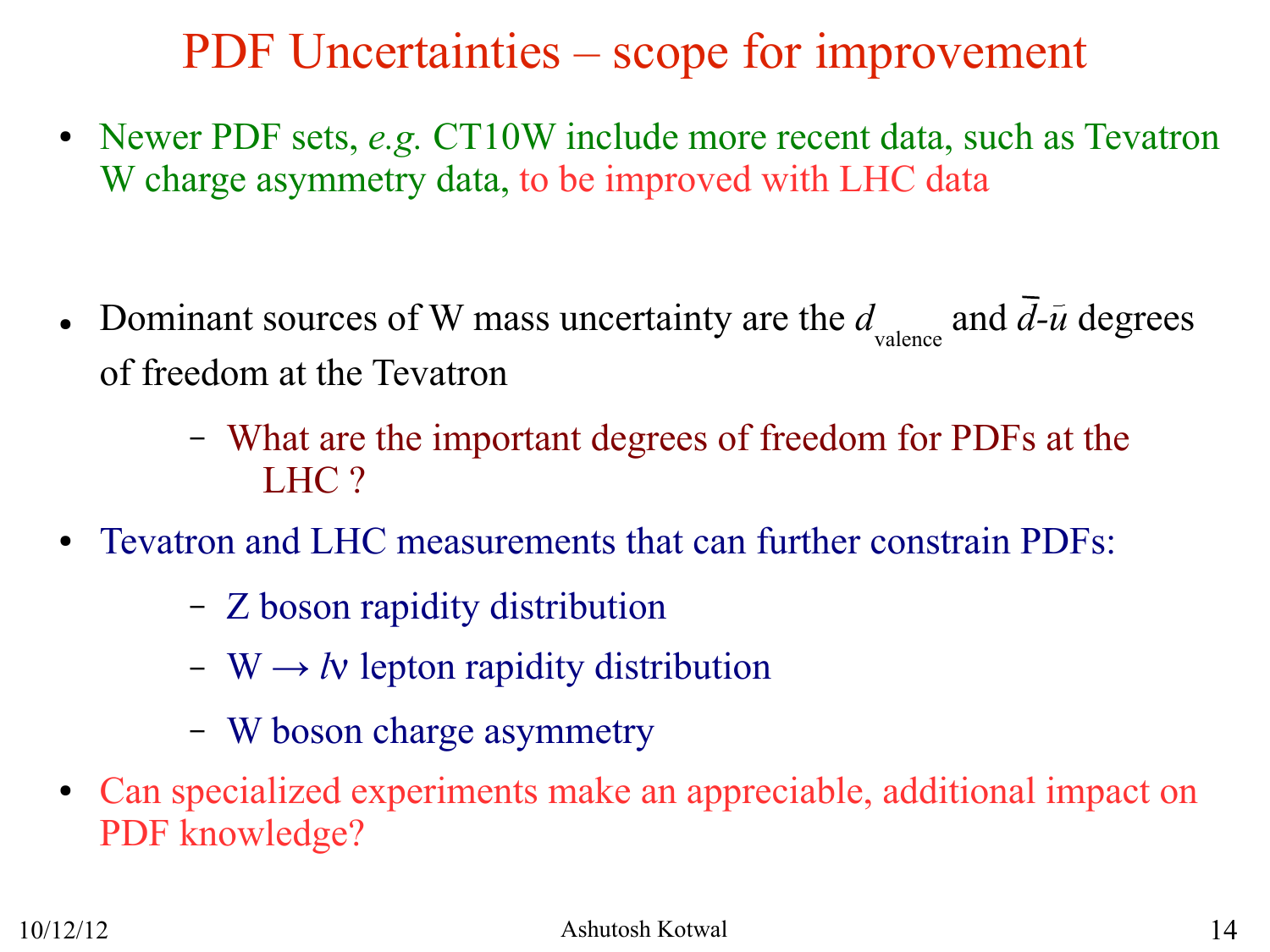### Triple and Quartic Gauge Couplings

• Triple gauge couplings measured at the "few %" level

• New physics sensitivity possible at the 0.1% level?

LHC has opened new era of quartic gauge coupling measurements

- Measurements of longitudinal vector boson scattering is of particular interest to confirm unitarization
- the search for new resonances in vector boson scattering in multi-TeV range to probe the Higgs sector is well-motivated
	- even if SM Higgs implies that no new resonances are needed for unitarization
- What is the needed precision in quartic coupling measurements to detect new physics?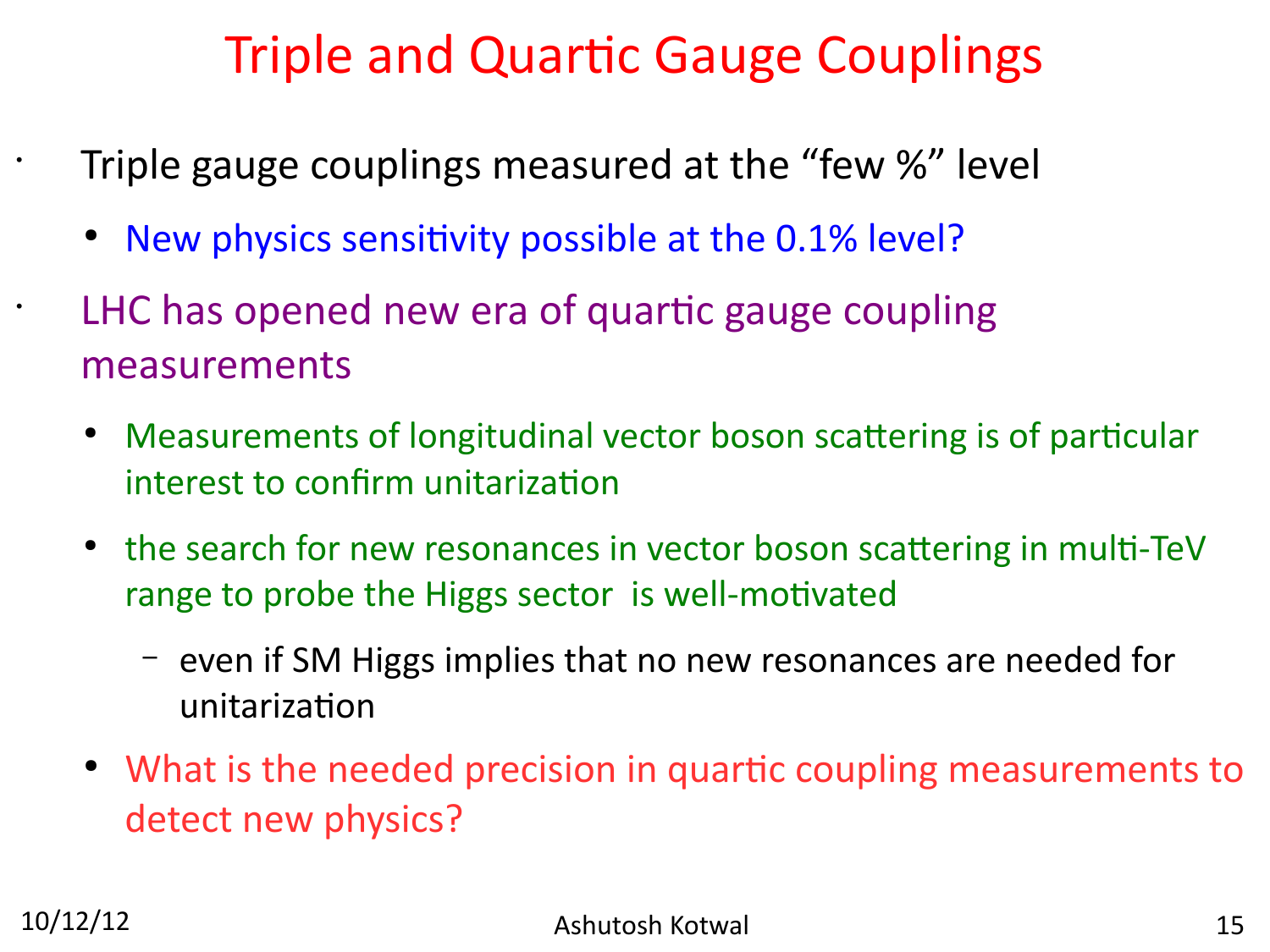### Developing Action Plan

Careful study of how well W and Z and VV, VVV kinematic distributions and total rates can be measured and predicted at different colliders

• ongoing work in the context of the LPCC EWWG and European Strategy Forum which we could use and extend

Then the same study for the extraction of EW parameters and ElectroWeak Precision Observables, Trilinear & Quartic Gauge **Couplings** 

- Quite some work for the LHC and ILC has been done already
- update past studies, in particular where new calculations became available
- Initiate new studies, especially on quartic couplings

10/12/12 Ashutosh Kotwal 16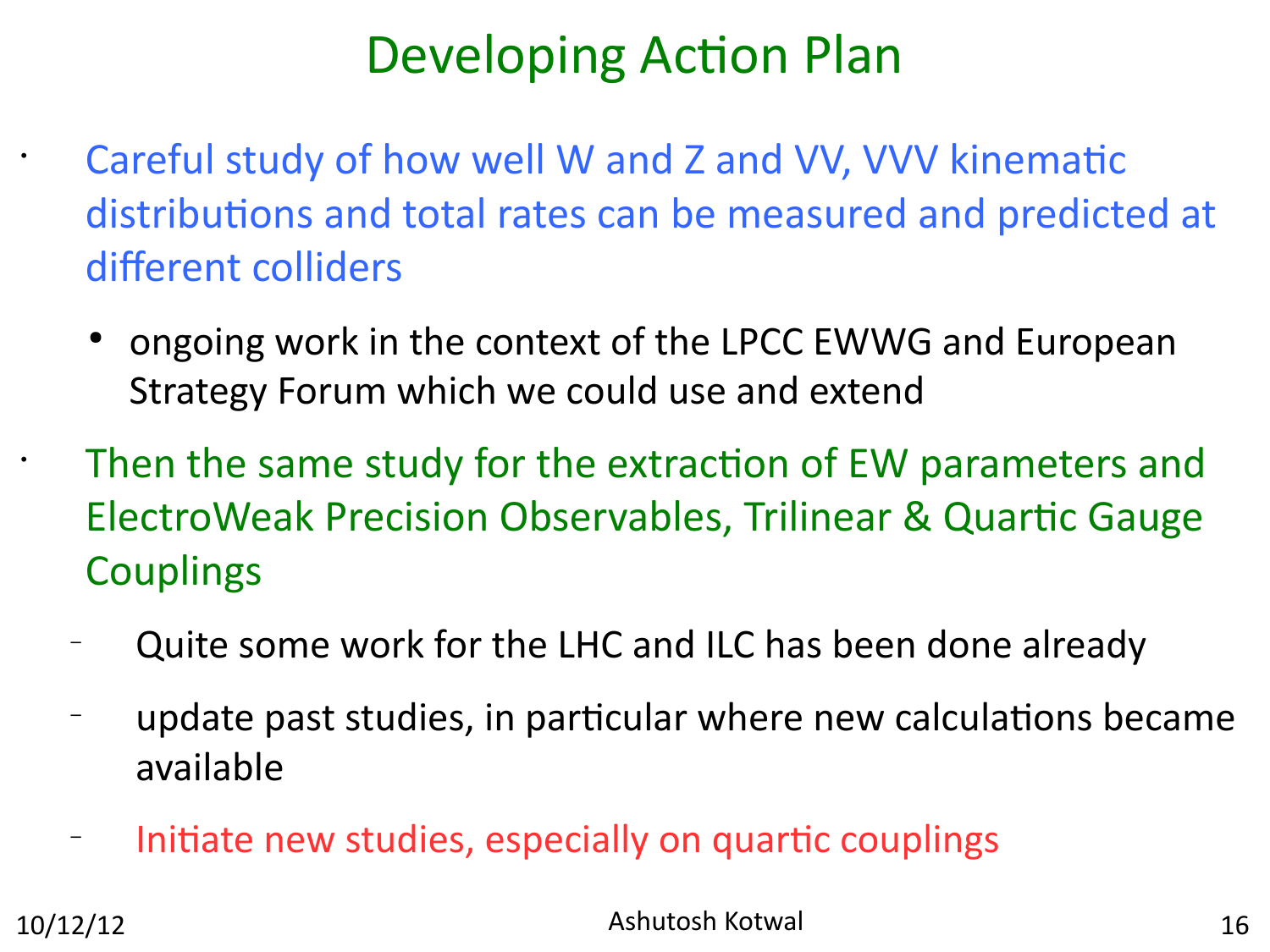## Example: *ZZ* (*→ 4l*) Scattering at LHC



### 10/12/12 Ashutosh Kotwal 17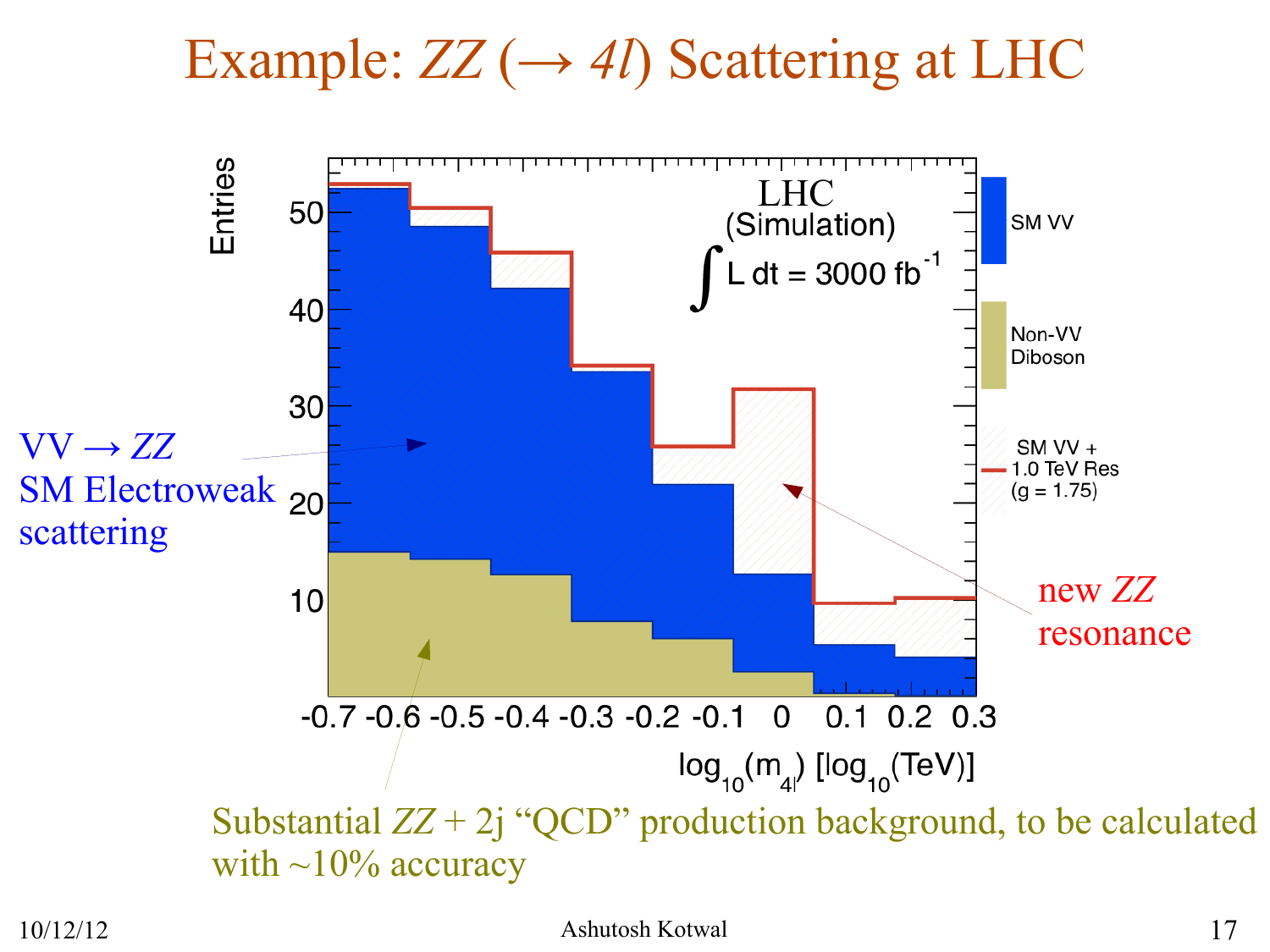## Electron-Positron Collider

As LEP I and LEP II demonstrated, electron-positron collider is well-suited to make very precise measurements of electroweak observables:

- *Z*-pole observables
- *W* boson and top quark masses (@ higher c.m.s. energy)
- Trilinear gauge couplings
- Quartic gauge couplings ( $@$  higher c.m.s. energy)
- $\bullet$  Sin<sup>2</sup> $\theta_{w}$  versus c.m.s. Energy

```
We plan to document the sensitivity achievable in the
various running modes (Giga-Z, threshold scans, vector boson 
fusion, vector boson scattering...)
```
● *….*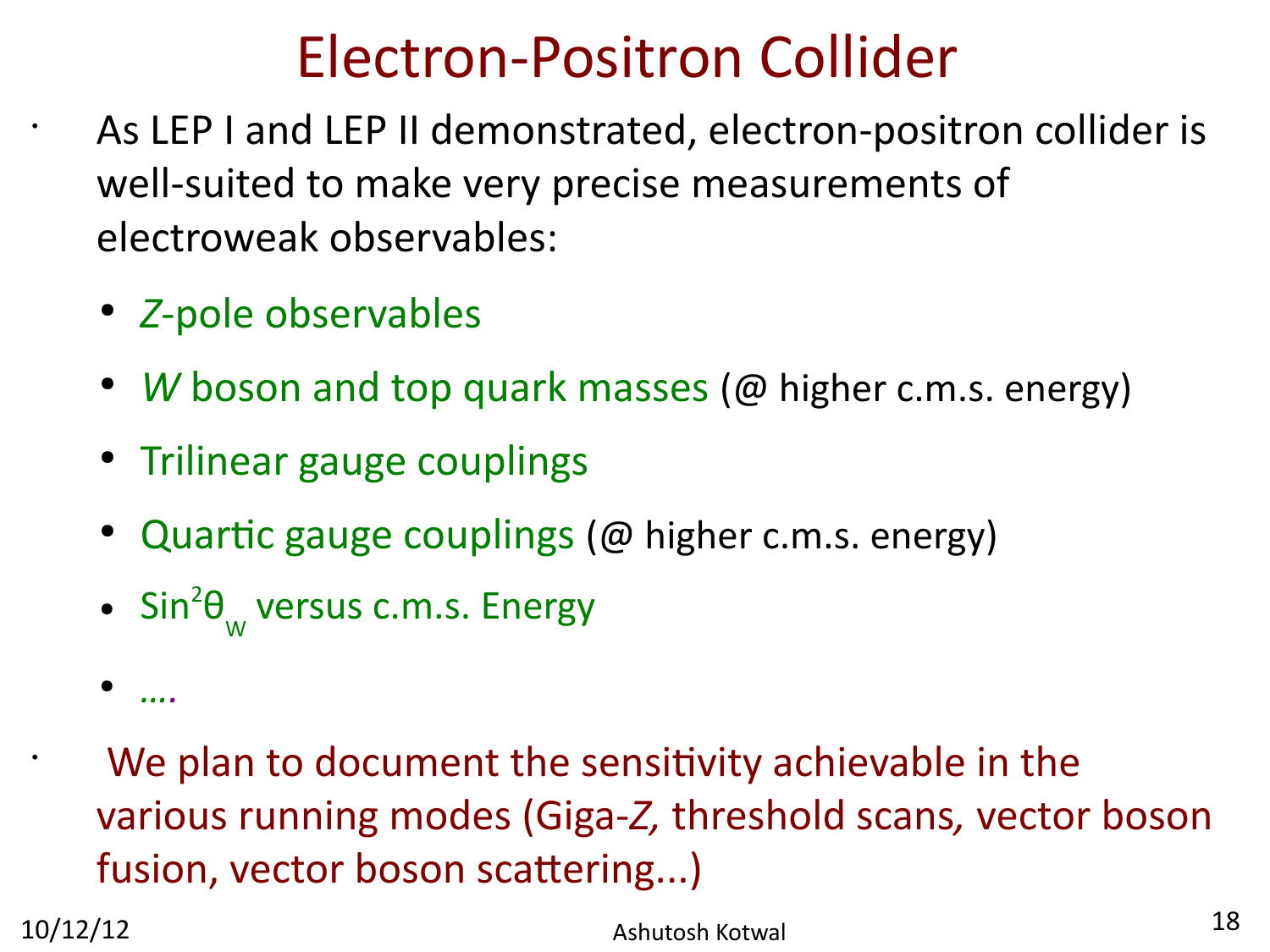# Summary

One goal at this meeting is to start discussions on what theoretical tools are available to get answers (known unknowns) vs. what calculations we want that may not even exist (unknown unknowns)

It will help to perform the experimental studies if we get the theory motivation and theory tools organized first

Partial list of precision observables to be considered:

- *W* and *Z* boson properties
- diboson and triboson production
- Weak boson scattering